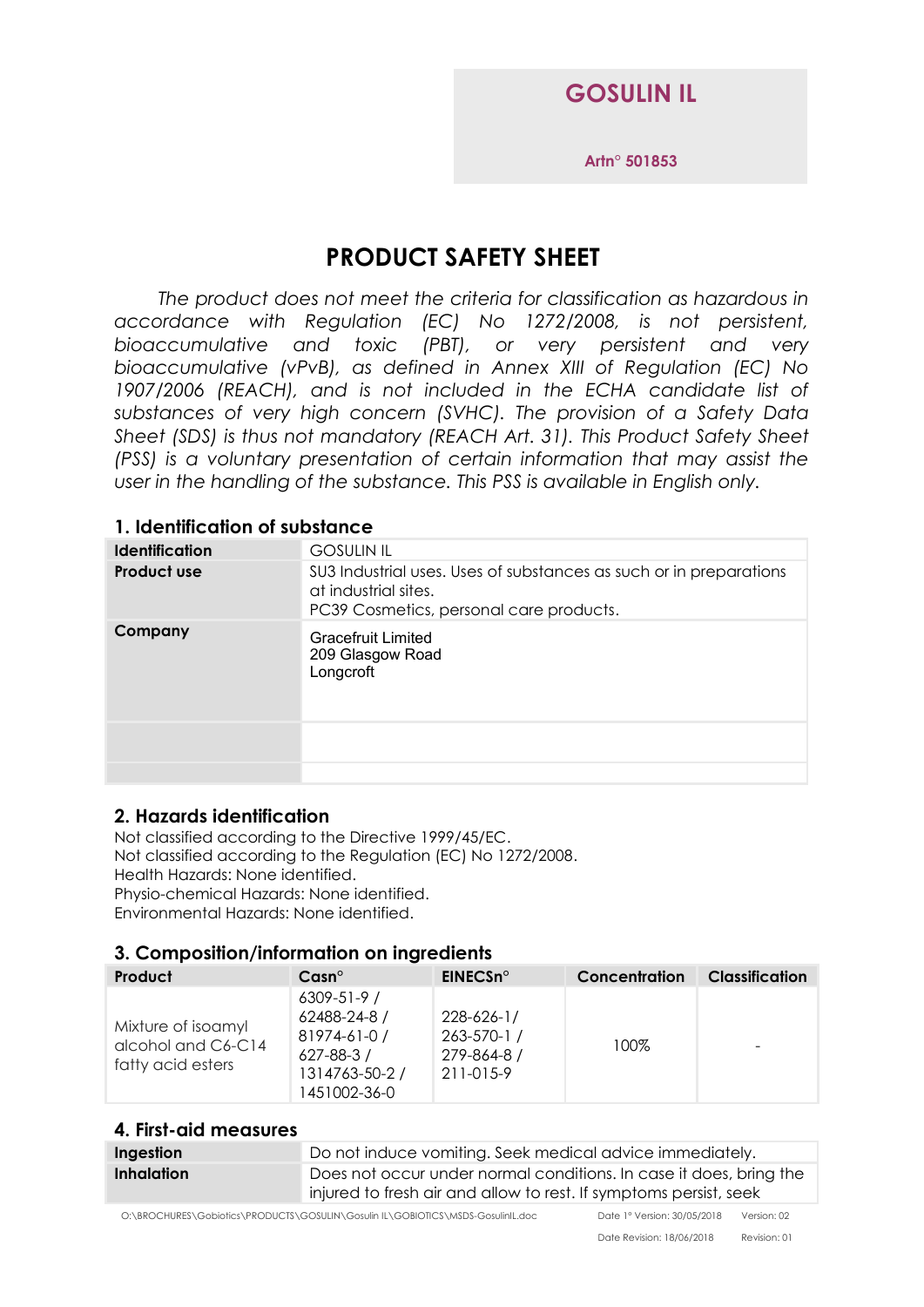|                     | medical advice.                                                                                                                                                                                                                                                                                 |
|---------------------|-------------------------------------------------------------------------------------------------------------------------------------------------------------------------------------------------------------------------------------------------------------------------------------------------|
| <b>Skin Contact</b> | Take off contaminated clothing and wash the affected body part<br>with abundant running water and, if necessary, soap. Seek<br>medical advice.                                                                                                                                                  |
| <b>Eye Contact</b>  | Wash immediately and abundantly with running water, keeping<br>the eyelid open, for at least 10 minutes. Protect the eyes with dry<br>sterile gauze or a clean, dry handkerchief. Do not use collyriums<br>or ointments before consulting a specialist. Undergo a specific<br>medical check up. |

## **5. Fire-fighting measures**

| Recommended<br>extinguishers | Water, CO <sub>2</sub> , foam, chemical powders depending on materials<br>involved in the fire.                                                    |
|------------------------------|----------------------------------------------------------------------------------------------------------------------------------------------------|
| Forbidden extinguishers      | Full water jet.                                                                                                                                    |
| <b>Combustion dangers</b>    | If the product is involved in a fire, toxic steams can be generated.                                                                               |
| <b>Protection means</b>      | Positive Pressure self-contained breathing apparatus and<br>protective clothing required for fire fighting personnel exposed to<br>fumes or smoke. |

## **6. Accidental release measures**

| <b>Personal precautions</b>         | See Section 8.                                                                                                                                                                       |
|-------------------------------------|--------------------------------------------------------------------------------------------------------------------------------------------------------------------------------------|
| <b>Environmental</b><br>precautions | Limit leak using soil or sand. Avoid penetration into water courses<br>and sewers. If penetration does occur or if vegetation becomes<br>contaminated, inform competent authorities. |
| <b>Cleaning methods</b>             | Collect product for possible re-utilization or elimination. Absorb<br>with inactive material. Wash involved area and materials with<br>water.                                        |

## **7. Handling and storage**

| <b>Handling precautions</b> | Avoid contact and the inhalation of steams. See Section 8. Do<br>not eat or drink during handling of the product.                       |
|-----------------------------|-----------------------------------------------------------------------------------------------------------------------------------------|
| <b>Storage conditions</b>   | Keep product in original containers, in plastic or in<br>stainless steel containers, at a temperature between 5° and<br>$35^{\circ}$ C. |
| <b>Specific use</b>         | None in particular.                                                                                                                     |
| Indication of the rooms     | Provide suitable air extraction ventilation in work areas.                                                                              |

## **8. Exposure controls/personal protection**

| <b>Exposure limits values</b> | None.                              |
|-------------------------------|------------------------------------|
| <b>Exposure controls</b>      | Not determined.                    |
| <b>Respiratory protection</b> | Not necessary for normal use.      |
| <b>Hand protection</b>        | Chemical-resistant gloves.         |
| Eye protection                | Safety glasses.                    |
| Skin protection               | Clothes with full skin protection. |
| Environmental                 | Not determined.                    |
| exposure controls             |                                    |

## **9. Physical and chemical properties**

| Appearance                  | Liquid             |
|-----------------------------|--------------------|
| Colour                      | Colourless         |
| Odour                       | Faint to odourless |
| pH @ 20°C                   | ΝR                 |
| Boiling point $(^{\circ}C)$ | >150               |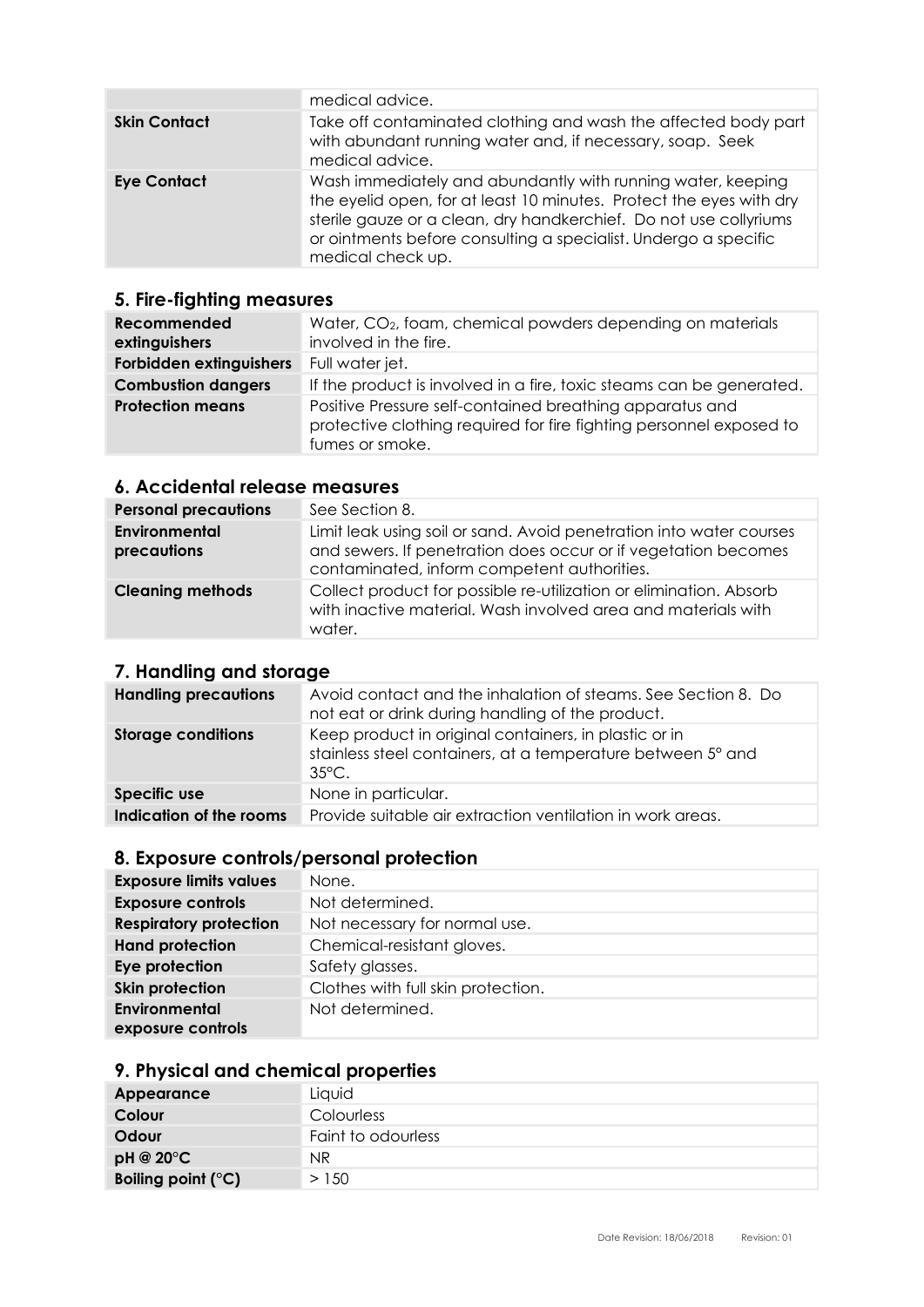| Flash point $(^{\circ}C)$                        | >160                     |
|--------------------------------------------------|--------------------------|
| Auto-ignition                                    | 230                      |
| temperature $(^{\circ}C)$                        |                          |
| Melting point $(^{\circ}C)$                      | $< -15$                  |
| Freezing point $(^\circ C)$                      | $\approx$ - 20           |
| Flammability                                     | None                     |
| <b>Explosive properties</b>                      | None                     |
| <b>Oxidising properties</b>                      | None                     |
| <b>Vapour pressure</b>                           | None                     |
| Density @ 20°C                                   | $0.85 - 0.90$            |
| <b>Solubility</b>                                | In lipophilic components |
| <b>Water solubility</b>                          | None ( $< 0.05$ mg/l)    |
| <b>Partition coefficient:</b><br>n-octanol/water | Not determined           |
| <b>Log Pow</b>                                   | 7.17                     |
| Viscosity @ $40^{\circ}$ C<br>$(mm^2/s)$         | $\approx$ 3.9            |
| Vapour pressure (Pa)                             | 0.00536                  |
| <b>Evaporation rate</b>                          | Not determined           |
| RI @ $20^{\circ}$ C                              | Not determined           |

## **10. Stability and Reactivity**

| <b>Conditions to avoid</b>                    | None in particular.                                 |
|-----------------------------------------------|-----------------------------------------------------|
| <b>Materials to avoid</b>                     | None in particular.                                 |
| <b>Hazardous</b><br>decomposition<br>products | Product does not decompose under normal conditions. |
|                                               |                                                     |

## **11. Toxicological information**

| <b>Acute oral toxicity</b>     | LD50 (Oral, rat) > 2000 mg/kg |
|--------------------------------|-------------------------------|
| <b>Acute dermal toxicity</b>   | <b>NA</b>                     |
| Eye irritation                 | None irritant                 |
| <b>Skin irritation</b>         | None irritant                 |
| Corrosivity                    | None irritant                 |
| <b>Sensitization potential</b> | None sensitizing              |
| <b>CMR</b> effect              | None                          |
| <b>CIR status</b>              | None                          |
|                                |                               |

## **12. Ecological information**

Avoid discharge into the environment.

| <b>Ecotoxicity</b>                  | LC50 96h (Lepomis macrochinus) > 1 000mg/L<br>LC50 96h (Cyprinus Carpio) > 10 000 mg/L<br>EL50 48h (Daphne Magna) > 100 mg/L<br>NOEC 21d (Daphne Magna) ≥ 100mg/L<br>EC50 72h (Desmodesmus subspicatus) < 100mg/L<br>EC50 16h (Pseudomonas putida) > 10 000mg/L |
|-------------------------------------|-----------------------------------------------------------------------------------------------------------------------------------------------------------------------------------------------------------------------------------------------------------------|
| <b>Mobility</b>                     | Log Koc: 4.08                                                                                                                                                                                                                                                   |
| Persistence and<br>degradability    | 100% biodegradable<br>(OECD 301B, 28d; BMG 473-08)                                                                                                                                                                                                              |
| <b>Bioaccumulative</b><br>potential | BCF (fish 1): 2770 I/kg (Regression based; BCFBAF v 3.01)<br>BCF (fish 2): 122.1 I/kg (BCF/BAF Arnot Gobas)<br>Log Pow : 7.17                                                                                                                                   |
| <b>Results of PBT</b>               | This substance/mixture does not meet the PBT criteria of the                                                                                                                                                                                                    |